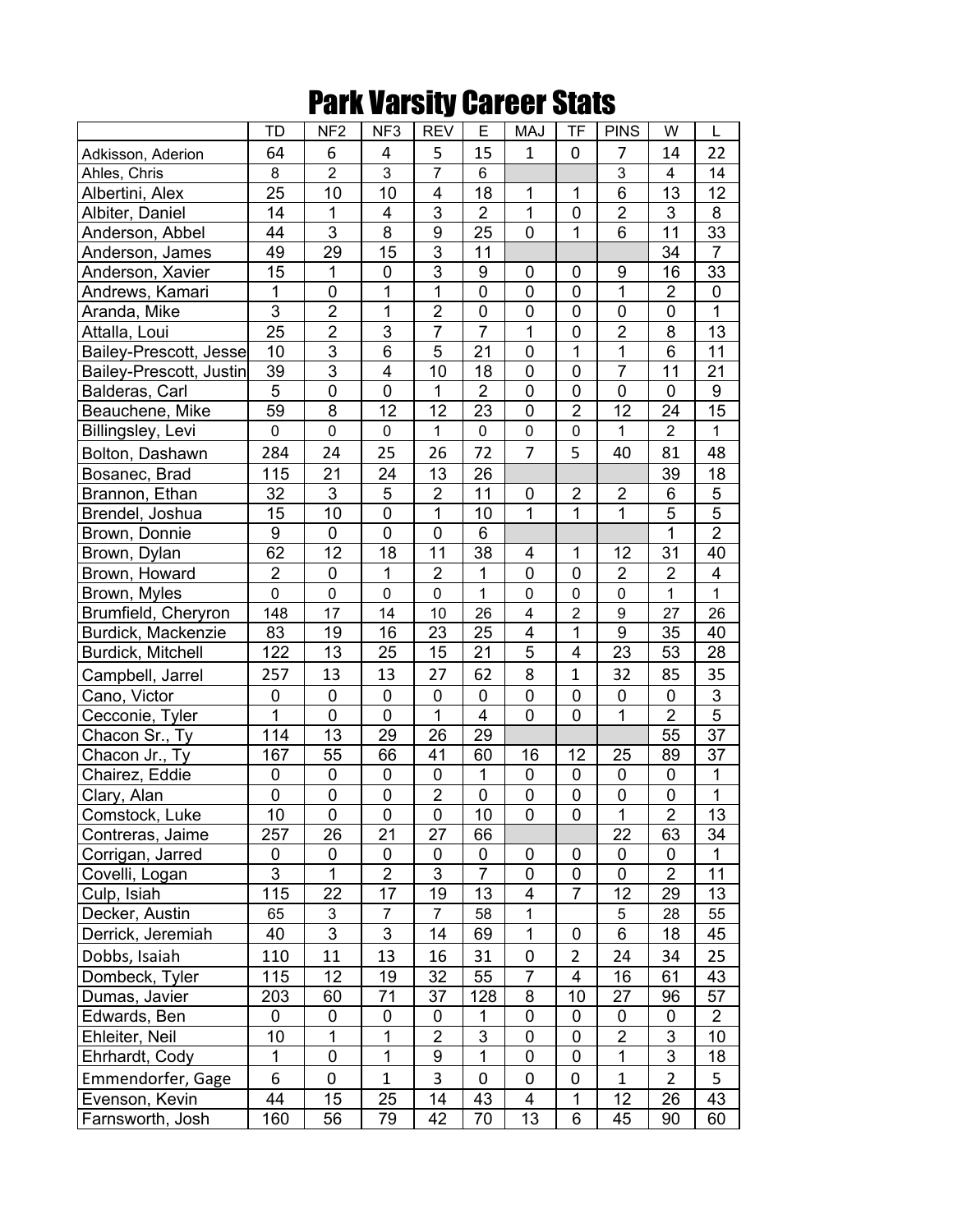| Feest, Zach          | 76             | 6              | 20                      | 16             | 52               | 1              | $\overline{2}$          | 18             | 35             | 39                      |
|----------------------|----------------|----------------|-------------------------|----------------|------------------|----------------|-------------------------|----------------|----------------|-------------------------|
| Fisher, Anthony      | 93             | 13             | 10                      | 17             | 23               |                |                         | 7              | 20             | 14                      |
| Fix, Andrew          | 206            | 14             | 16                      | 10             | 124              | 5              | $\overline{\mathbf{4}}$ | 8              | 63             | 62                      |
| Fix, Mathew          | 6              | $\mathbf 0$    | 1                       | 0              | 11               | $\mathbf 0$    | $\mathbf 0$             | 0              | $\overline{2}$ | $\boldsymbol{9}$        |
| Flores, Rudy         | 1              | $\mathbf{1}$   | $\overline{2}$          | $\mathbf{1}$   | 10               | 0              | $\mathbf 0$             | $\overline{1}$ | $\mathbf 1$    | 12                      |
| Ford, Dominic        | 125            | 5              | 13                      | 14             | 69               | 22             | $\mathbf 0$             | 22             | 53             | 50                      |
| Foster, John         | 0              | $\mathsf 0$    | $\pmb{0}$               | 0              | 1                | $\pmb{0}$      | $\mathbf 0$             | $\mathbf 0$    | $\pmb{0}$      | $\overline{2}$          |
| French, Adonis       | $\mathbf 0$    | $\mathbf 0$    | $\mathbf 0$             | 0              | $\mathbf 0$      | $\mathbf 0$    | $\mathbf 0$             | $\mathbf 0$    | $\mathbf 0$    | $\mathbf{1}$            |
| Garcia, Santi        | 104            | 13             | 18                      | 11             | 60               | 8              | $\overline{2}$          | $\overline{9}$ | 31             | 37                      |
| Gesler, Mitch        | 0              | $\pmb{0}$      | $\pmb{0}$               | 0              | $\mathbf 0$      | $\mathbf 0$    | $\mathbf 0$             | $\overline{0}$ | $\pmb{0}$      | $\mathsf 3$             |
| Goldsmith, Dan       | $\overline{3}$ | 0              | 0                       | 0              | $\mathbf 0$      | $\pmb{0}$      | $\mathbf 0$             | $\mathbf 0$    | $\pmb{0}$      | $\overline{3}$          |
| Gonzalez, Alphonso   | $\mathsf 0$    | $\mathbf 0$    | 0                       | $\mathbf{1}$   | 3                | $\mathbf 0$    | $\mathbf 0$             | $\mathbf 0$    | 0              | $\overline{\mathbf{4}}$ |
| Gramza, Steve        | 1              | $\mathbf 0$    | 0                       | 0              | $\overline{0}$   | $\mathbf 0$    | $\mathbf 0$             | 0              | 0              | $\overline{2}$          |
| Greene, Howard       | 12             | 5              | 3                       | 8              | 15               | $\overline{0}$ | $\mathbf 1$             | $\overline{3}$ | 4              | 14                      |
| Gruender, Devynn     | 0              | 0              | 0                       | 0              | 3                | $\mathbf 0$    | 0                       | 0              | 0              | 2                       |
| Hamilton, Stevie     | 6              | $\mathbf{1}$   | $\mathbf{1}$            | 0              | 9                | $\mathbf 0$    | 0                       | $\mathbf{1}$   | 3              | 8                       |
| Harris, Conner       | 12             | $\mathbf 0$    | $\mathbf{1}$            | $\mathbf{1}$   | 9                | $\mathbf 0$    | 0                       | 5              | $\overline{7}$ | 11                      |
| Heard, Devontae      | 0              | $\mathbf 0$    | $\pmb{0}$               | 0              | $\mathbf 0$      | $\pmb{0}$      | $\mathbf 0$             | $\mathbf 0$    | $\pmb{0}$      | 6                       |
| Heredia, Angell      | 25             | $\overline{0}$ | 5                       | 8              | 16               | $\mathbf{1}$   | $\overline{0}$          | 5              | $\overline{7}$ | 24                      |
| Hermes, Matt         | 146            | 29             | 64                      | 31             | 54               | $\overline{7}$ | 9                       | 40             | 87             | 53                      |
| Hernandez, Gabe      | 14             | 3              | $\overline{2}$          | 3              | 8                | $\mathbf 0$    | 1                       | $\overline{1}$ | 4              | $\boldsymbol{9}$        |
| Higgenbottom, Delont | 0              | $\mathbf 0$    | 0                       | 0              | $\overline{2}$   | $\mathbf 0$    | 0                       | 0              | 0              | 9                       |
| Houston, James       | 96             | 17             | 15                      | 12             | 33               | $\,6$          | 1                       | 13             | 38             | 42                      |
| Huizar, Ivan         | $\overline{2}$ | $\mathbf 0$    | $\mathbf 0$             | 0              | 3                | $\mathbf 0$    | $\mathbf 0$             | $\mathbf{1}$   | 1              | $\overline{2}$          |
| Jackson, Mitchell    | 16             | $\overline{2}$ | 0                       | $\mathbf{1}$   | 15               | $\mathbf 0$    | $\boldsymbol{0}$        | $\overline{2}$ | $\overline{2}$ | 23                      |
| Jaramillo, Jaydon    | 6              | $\pmb{0}$      | 1                       | 0              | $\pmb{0}$        | $\pmb{0}$      | $\pmb{0}$               | $\overline{2}$ | 5              | 1                       |
| Jardina, Anthony     | 48             | $\mathbf 1$    | 6                       | 6              | 25               | $\mathbf 0$    | $\pmb{0}$               | 14             | 35             | 28                      |
| Jennings, Sedric     | 6              | $\mathbf 0$    | 0                       | 0              | 1                | $\mathbf 0$    | $\mathbf 0$             | $\pmb{0}$      | 1              | 8                       |
| Johnson, Brian       | 24             | 1              | $\overline{\mathbf{4}}$ | $\overline{7}$ | 25               | $\mathbf 0$    | $\mathbf 0$             | $\overline{5}$ | 11             | 29                      |
| Johnson, Emmanuel    | 27             | 3              | $\overline{2}$          | 4              | $\boldsymbol{9}$ | $\mathbf 0$    | $\mathbf 0$             | $\overline{7}$ | 8              | 13                      |
| Johnson, Ladainian   | 119            | 5              | 15                      | 22             | 43               | 3              | 1                       | 22             | 46             | 40                      |
| Joshua, Dartrell     | 59             | 10             | 11                      | 9              | 18               | $\overline{2}$ | $\overline{2}$          | 8              | 29             | 15                      |
| Jurkiewicz, Jeremy   | $\overline{2}$ | $\pmb{0}$      | 0                       | 0              | 1                | $\pmb{0}$      |                         | 0              | 0              | $\overline{2}$          |
| Just, Alec           | 151            | 40             | 29                      | 17             | 96               | 9              | 3                       | 33             | 68             | 63                      |
| Jutley, Joseph       | 0              | 0              | 0                       | 0              | 0                | 0              | $\mathbf 0$             | 0              | 0              | 1                       |
| Langlois, Adrian     | 143            | 12             | 15                      | 18             | 40               |                |                         | $\overline{7}$ | 27             | 18                      |
| Langlois, Erik       | 87             | 14             | 6                       | 11             | 37               |                |                         | 9              | 17             | 13                      |
| Leicht, Zac          | 1              | $\mathbf 0$    | 0                       | 1              | 1                | 0              | $\mathbf 0$             | $\mathbf 0$    | $\pmb{0}$      | 6                       |
| Lewis, Anthony       | 1              | 0              | 0                       | 0              | $\mathbf{3}$     | 0              | 0                       | 0              | 0              | 1                       |
| Long, Charlie        | 64             | 6              | 14                      | 9              | 45               | 5              | 1                       | $\overline{7}$ | 21             | 51                      |
| Lowe, Kadeem         | 96             | 19             | 27                      | 29             | 31               | 5              | 0                       | 19             | 37             | 33                      |
| Kelly, Xavier        | 0              | $\mathbf 0$    | $\mathbf 0$             | 0              | $\mathbf{1}$     | $\mathbf 0$    | $\mathbf 0$             | 0              | 0              | $\overline{2}$          |
| Kinsley, Luke        | 120            | 26             | 28                      | 23             | 56               | 11             | 5                       | 10             | 46             | 37                      |
| Klyce, Cavontae      | 180            | 26             | 35                      | 11             | 46               | 5              | $\overline{9}$          | 33             | 67             | 21                      |
| Kohls, Collin        | 0              | 0              | 0                       | 1              | $\overline{2}$   | $\mathbf 0$    | $\mathbf 0$             | $\pmb{0}$      | 0              | 1                       |
| Kozlowski, Dan       | 6              | 4              | $\overline{2}$          | 4              | 6                |                |                         | 0              | 3              | $\overline{2}$          |
| Mack, Travis         | $\overline{3}$ | 0              | 1                       | $\overline{2}$ | $\overline{2}$   | 0              | 0                       | $\overline{2}$ | $\overline{2}$ | 12                      |
| Malanche, Nick       | 124            | 24             | 18                      | 8              | 8                |                |                         | 12             | 31             | 3                       |
| Martin, Quincy       | $\overline{2}$ | 0              | 0                       | 0              | 0                | 0              | 0                       | 1              | $\mathfrak{S}$ | $\overline{2}$          |
| Martinez, Marcos     | 0              | 0              | 0                       | 0              | $\mathbf 0$      | $\mathbf 0$    | $\mathbf 0$             | $\mathbf{1}$   | 3              | 9                       |
| Masias, David        | 59             | 19             | 20                      | 31             | 27               | $\overline{2}$ | $\overline{2}$          | 11             | 40             | 21                      |
| Mason, Tyree         | 31             | $\mathbf{1}$   | 5                       | 1              | 9                |                |                         | 1              | 7              | $\overline{7}$          |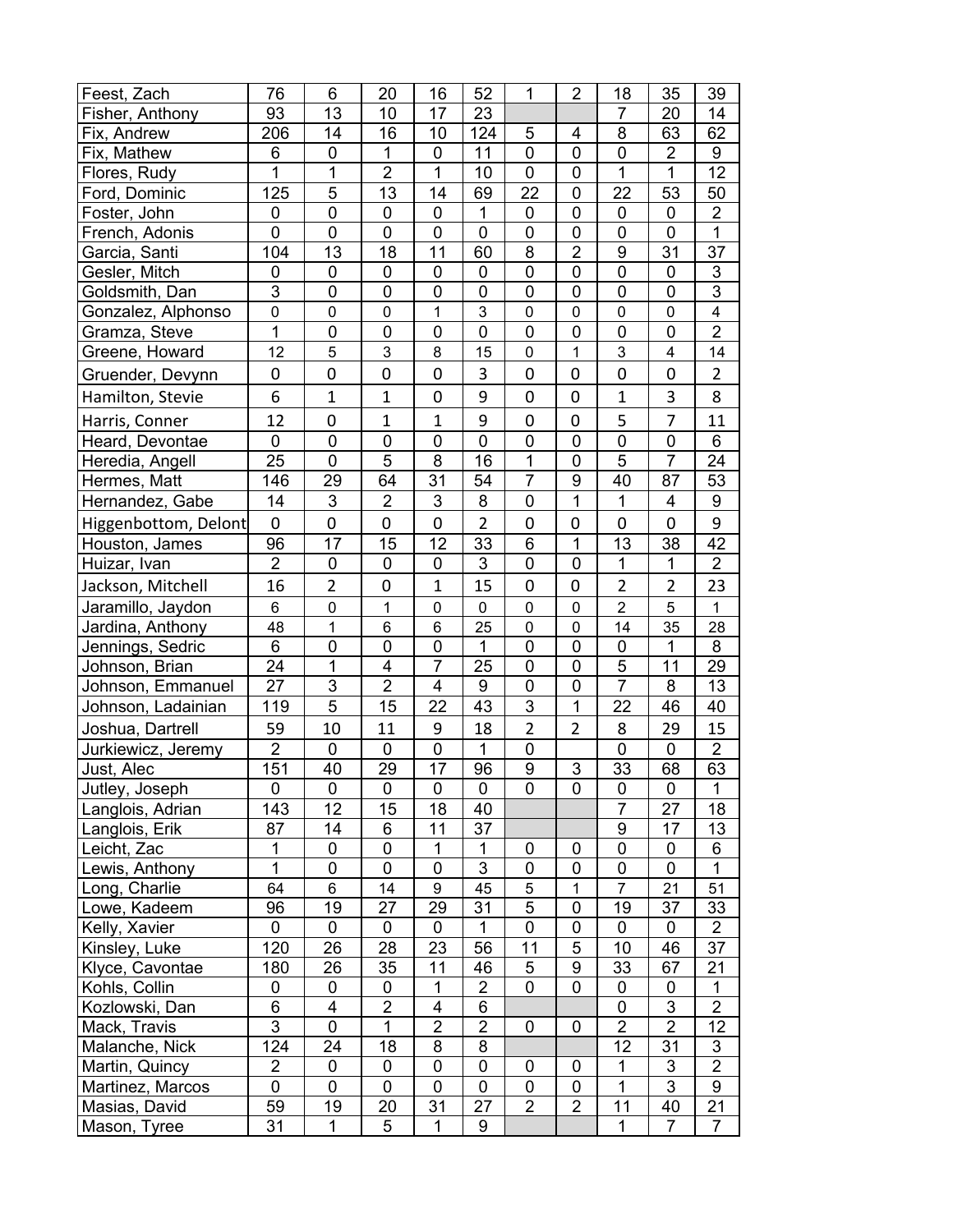| McClain, Gio       | 0              | $\mathbf 0$    | $\mathbf 0$             | 0              | $\mathbf 0$             | $\mathbf 0$         | 0                         | 0                       | $\mathbf 0$      | $\mathbf 1$             |
|--------------------|----------------|----------------|-------------------------|----------------|-------------------------|---------------------|---------------------------|-------------------------|------------------|-------------------------|
| McCoy, Antonio     | 17             | 4              | 4                       | $\overline{2}$ | 14                      |                     |                           | $\overline{2}$          | 6                | $\overline{7}$          |
| McWhorter, TJ      | 26             | $\overline{2}$ | $\overline{2}$          | $\mathbf{1}$   | 8                       | $\mathbf 0$         | $\mathbf 0$               | 5                       | $\overline{7}$   | $\overline{\mathbf{4}}$ |
| Mendoza, Jojo      | 330            | 35             | 96                      | 42             | 66                      | 15                  | 19                        | 59                      | 137              | 35                      |
| Mendoza, Jose      | 200            | 14             | 12                      | 18             | 53                      | 14                  | $\ensuremath{\mathsf{3}}$ | 7                       | 42               | 39                      |
| Mendoza, Brenden   | 29             | $\mathbf 1$    | $\overline{7}$          | 17             | 13                      | $\overline{2}$      | $\pmb{0}$                 | 8                       | 25               | 31                      |
| Miller, Jamie      | 0              | $\pmb{0}$      | $\pmb{0}$               | $\mathbf 1$    | $\overline{2}$          | $\pmb{0}$           | $\mathbf 0$               | $\mathsf 0$             | $\pmb{0}$        | 4                       |
| Miller, John       | $\overline{9}$ | 5              | $\overline{3}$          | $\mathbf{1}$   | 29                      | $\overline{1}$      | $\mathbf 0$               | $\mathbf 1$             | 6                | 31                      |
| Morgren, Justin    | $\overline{0}$ | $\mathbf 0$    | $\mathbf 0$             | 0              | $\mathbf 0$             | $\mathbf 0$         | $\mathbf 0$               | $\overline{0}$          | $\mathbf 1$      | 0                       |
| Mondragon, Marco   | $\overline{1}$ | $\mathbf 0$    | $\overline{1}$          | $\mathbf 0$    | 9                       | $\mathbf 0$         | $\mathbf 0$               | $\overline{1}$          | $\overline{2}$   | $\boldsymbol{9}$        |
| Moore, Justin      | 23             | $\overline{3}$ | $\overline{2}$          | $\overline{2}$ | $\overline{11}$         | $\mathbf 0$         | 1                         | 4                       | $\overline{9}$   | $\boldsymbol{9}$        |
| Moreles, Alex      | 22             | $\overline{2}$ | $\overline{3}$          | $\overline{2}$ | 3                       | $\mathbf 0$         | $\mathbf 0$               | $\overline{\mathbf{4}}$ | $\overline{7}$   | 15                      |
| Morelli, Dominic   | 206            | 58             | 114                     | 48             | 75                      | 16                  | 14                        | 67                      | 143              | 30                      |
| Morelli, Mario     | 22             | $\overline{2}$ | 4                       | 4              | 10                      | $\mathbf 0$         | $\mathbf 0$               | $\mathsf 3$             | 12               | 16                      |
| Moreno, Dan        | 0              | $\pmb{0}$      | $\pmb{0}$               | 0              | $\pmb{0}$               | $\mathsf{O}\xspace$ | $\mathbf 0$               | $\mathsf 0$             | 1                | 1                       |
| Munoz, Ramiro      | $\mathbf 0$    | $\mathbf 0$    | $\mathbf 0$             | 0              | $\overline{0}$          | $\mathbf 0$         | $\mathbf 0$               | $\overline{0}$          | 0                | $\overline{1}$          |
| Munoz, Rudy        | 19             | $\overline{2}$ | 3                       | 4              | 10                      | $\mathbf 0$         | $\mathbf 0$               | $\overline{5}$          | $\overline{7}$   | 11                      |
| Munoz, Valentino   | $\mathbf{1}$   | $\mathbf 0$    | $\mathbf 0$             | 0              | $\mathbf 0$             | $\mathbf 0$         | $\mathbf 0$               | $\overline{1}$          | $\mathbf{1}$     | $\overline{2}$          |
| Nielsen, Anthony   | 102            | 8              | 15                      | 22             | 45                      | $\mathbf 1$         | $\overline{2}$            | 22                      | 50               | 43                      |
| Nelson, Rick       | $\overline{2}$ | $\overline{3}$ | $\mathbf 0$             | 0              | 5                       | $\mathbf 0$         | $\mathbf 0$               | $\mathbf 1$             | $\overline{2}$   | $\overline{7}$          |
| Nielson, Michael   | 94             | 5              | 8                       | 12             | 21                      | $\mathbf{1}$        | 0                         | 8                       | 15               | 31                      |
| Noe, Doug          | $\overline{2}$ | $\mathbf 0$    | 0                       | 3              | $\mathbf 0$             | $\overline{0}$      | $\mathbf 0$               | 0                       | 0                | $\overline{2}$          |
| Noel, Marvin       | 175            | 26             | 27                      | 33             | 44                      |                     |                           |                         | 53               | 18                      |
| Norton, Andry      | 16             | 3              | $\overline{2}$          | 5              | $\overline{\mathbf{4}}$ | $\overline{2}$      | $\mathbf 0$               | $\mathbf 1$             | 5                | 14                      |
| Norton, Dakota     | 4              | $\mathbf{1}$   |                         | $\mathbf{1}$   | $\overline{7}$          | $\mathbf 0$         | $\mathbf 0$               | $\overline{0}$          | $\mathbf 0$      | 12                      |
| Norton, Eli        | $\mathbf 0$    | $\mathbf 0$    | $\pmb{0}$               | $\mathsf 0$    | 1                       | $\mathbf 0$         | $\pmb{0}$                 | 0                       | 0                | $\mathbf 1$             |
| Norton, Quanah     | $\overline{1}$ | $\mathbf 0$    | $\mathbf 0$             | 1              | $\overline{3}$          | $\mathbf 0$         | $\mathbf 0$               | $\mathbf 0$             | 1                | $\overline{5}$          |
| Orozco, Jose       | $\mathsf 0$    | 0              | $\pmb{0}$               | 0              | $\mathbf 0$             | $\pmb{0}$           | $\mathbf 0$               | $\mathsf 0$             | $\pmb{0}$        | $\overline{1}$          |
| Padilla, Ruben     | 8              | $\mathbf{1}$   | $\overline{\mathbf{4}}$ | 5              | $\overline{\mathbf{4}}$ | $\mathbf 0$         | $\mathbf 0$               | $\overline{0}$          | $\mathbf{1}$     | 13                      |
| Patton, Eric       | 61             | 10             | 20                      | $\overline{7}$ | 18                      |                     |                           | 10                      | 23               | 11                      |
| Perez, Joel        | $\mathbf 0$    | 0              | $\mathsf 0$             | $\mathsf 0$    | $\mathbf 0$             | $\mathbf 0$         | $\mathbf 0$               | $\mathsf 0$             | 1                | $\mathbf{1}$            |
| Peterson, Brian    | $\overline{9}$ | $\overline{1}$ | $\overline{1}$          | $\overline{2}$ | 1                       | $\overline{0}$      | $\overline{0}$            | $\overline{7}$          | $\boldsymbol{9}$ | 29                      |
| Placencia, Dave    | 197            | 32             | 42                      | 50             | 41                      |                     |                           |                         | 53               | 23                      |
| Rangel, Shane      | 4              | $\mathbf 1$    | 1                       | 4              | $\overline{3}$          | $\mathbf 0$         | $\mathbf 0$               | 0                       | $\mathbf{3}$     | 5                       |
| Polzean, Ed        | 16             | $\overline{1}$ | $\overline{3}$          | $\overline{2}$ | 12                      |                     |                           |                         | $\overline{5}$   | $\overline{4}$          |
| Pope, Matt         | 144            | 38             | 29                      | 16             | 21                      |                     |                           | 26                      | 66               | 7                       |
| Pope, Neil         | 192            | 46             | 50                      | 15             | 34                      |                     |                           | 22                      | 69               | 4                       |
| Rangel, Vincent    | 0              | 0              | 0                       | 0              | $\mathbf 0$             | 0                   | $\mathbf 0$               | 0                       | 0                | 1                       |
| Rasavong, Lute     | 290            | 29             | 40                      | 27             | 59                      |                     |                           | 19                      | 72               | 18                      |
| Reynoso, Christian | 0              | $\mathbf 0$    | 0                       | 0              | 0                       | 0                   | 0                         | 0                       | 1                | 0                       |
| Rodriguez, Angel   | 166            | 12             | 35                      | 18             | 45                      | 3                   | 5                         | 28                      | 61               | 32                      |
| Rodriguez, Eric    | 127            | 17             | 10                      | 16             | 27                      | $\overline{3}$      | 6                         | 8                       | 31               | 32                      |
| Rodriguez, Jacob   | 45             | 3              | 3                       | 2              | 15                      | $\mathbf 0$         | 0                         | 9                       | 10               | 11                      |
| Rodriguez, Josue   | 16             | $\overline{2}$ | $\overline{\mathbf{4}}$ | 3              | 6                       | 1                   | $\mathbf 0$               | $\mathbf 1$             | 3                | 5                       |
| Rodriguez, Luis    | $\overline{2}$ | 0              | 1                       | 3              | 0                       | $\pmb{0}$           | 0                         | 1                       | 3                | 6                       |
| Rogers, Isaiah     | 0              | $\mathbf 0$    | $\mathbf 0$             | 0              | 0                       | $\mathbf 0$         | 0                         | 0                       | 0                | 1                       |
| Rosa, Austin       | 186            | 11             | 19                      | 26             | 85                      | 4                   | $\ensuremath{\mathsf{3}}$ | 21                      | 53               | 57                      |
| Ruddell, Kyle      | 10             | $\overline{2}$ | 3                       | 8              | 3                       | $\mathbf 0$         | $\mathbf 0$               | 5                       | 5                | 9                       |
| Rundle, Jacob      | 66             | 16             | 19                      | 40             | 47                      | 3                   | 1                         | 17                      | 44               | 45                      |
| Sacotte, Tristan   | 160            | 19             | 33                      | 8              | 17                      | 5                   | $6\phantom{1}6$           | 27                      | 57               | 24                      |
| Sadlon, Jordan     | 1              | 0              | 0                       | 0              | 0                       | $\mathbf 0$         | 0                         | 0                       | $\mathbf 1$      | 1                       |
| Sanchez, Cresencio | 88             | 19             | 13                      | 13             | 55                      |                     |                           | 10                      | 37               | 18                      |